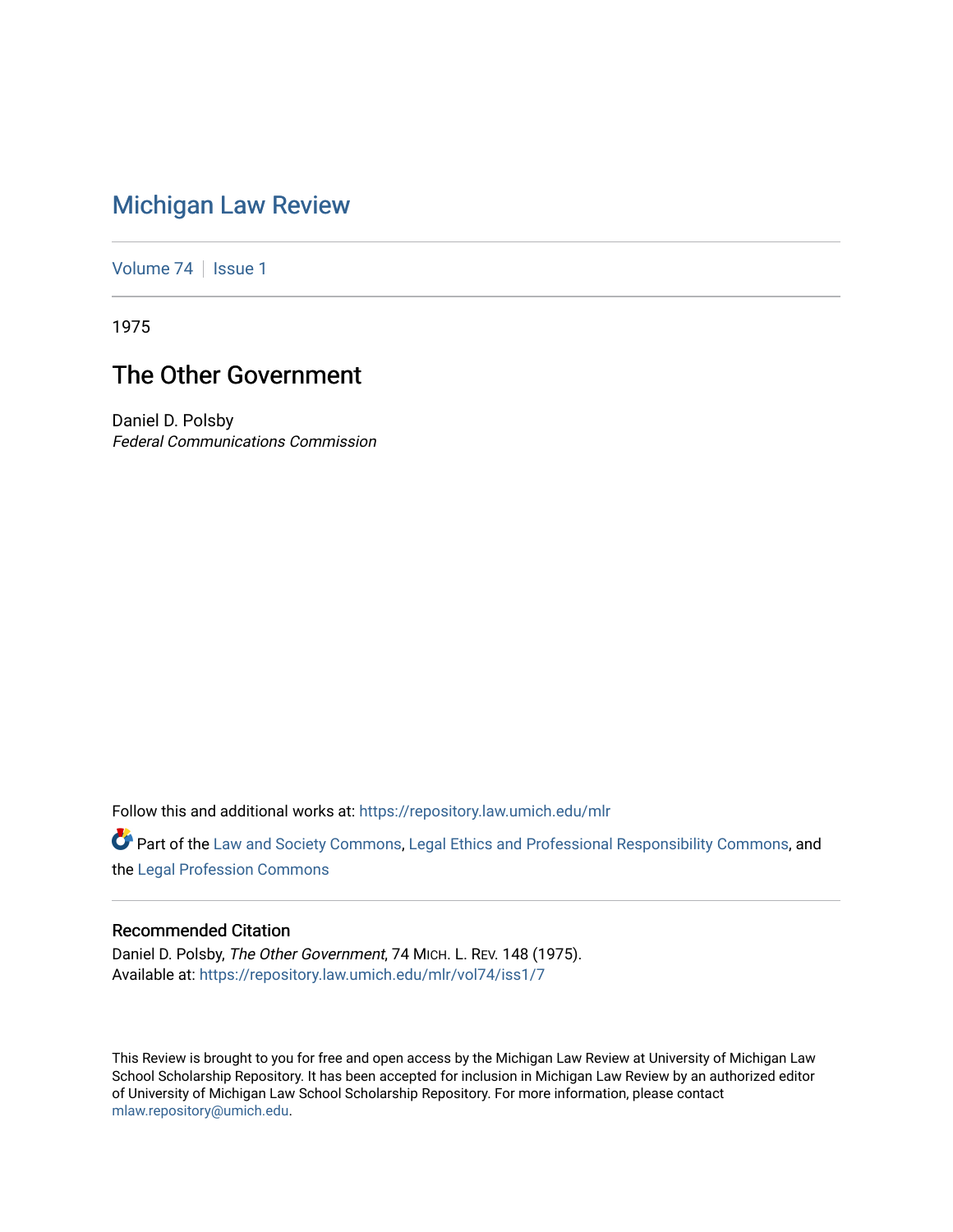# **Recent Books**

Book Reviews

THE OTHER GOVERNMENT. By *Mark J. Green*. New York: Viking Press. 1975. Pp. xii, 318. \$12.50

#### I. **THE GREENING OF AMERIKA**

*As Karl Rossmann, a poor boy of sixteen who had been packed off to America by his parents* . . . *stood on the liner slowly entering the harbour of New York, a sudden burst of sunshine seemed to illumine the Statue of Liberty, so that he saw it in a new light, although he had sighted it long before. The arm with the sword rose up as if newly stretched aloft* ....

#### F. KAFKA, *Amerika* 3 (1938)

*The Other Government* is about the power Washington lawyers wield over the government of the United States. Author Mark Green sets the scene for us:

As the Washington, D.C., Tourline bus creeps along Rock Creek Parkway, the guide diligently points out the Lincoln and Jefferson memorials, . . . Congress, the Supreme Court, the White House. But a bus guide knowledgeable in the reality rather than the formality of Washington could have taken bis visitors by the other government-those thirty-five large law firms, of more than twenty attorneys each, which practice powerlaw. [P. 3.]

This is a particularly felicitous beginning for *The Other Government.*  The Tourline bus company is fictional, and none of the many Washington tour bus companies has a route that follows Rock Creek Parkway.1 In short, Mark Green's Washington could be the capital city of Franz Kafka's Amerika. Each book, in its own way, raises genuine and difficult questions about the human condition. But, in the course of dealing with these questions, each subtly shifts the relationship between truth and fantasy, the real and the unreal.

*The Other Government* in essence raises two questions. First, do ethical principles require a lawyer to temper zeal for his client's interest with concern for the public good? And, second, do lawyers practicing in the national capital have any special responsibilities to the public interest? These are hardly novel questions, and they can-

<sup>1.</sup> Commercial vehicles or common carriers are prohibited by regulation from operating on roadways in the National Capital Parks except by order of the Superin• tendent of National Capital Parks. 36 C.F.R. § 50.36(a) (1975).

<sup>148</sup>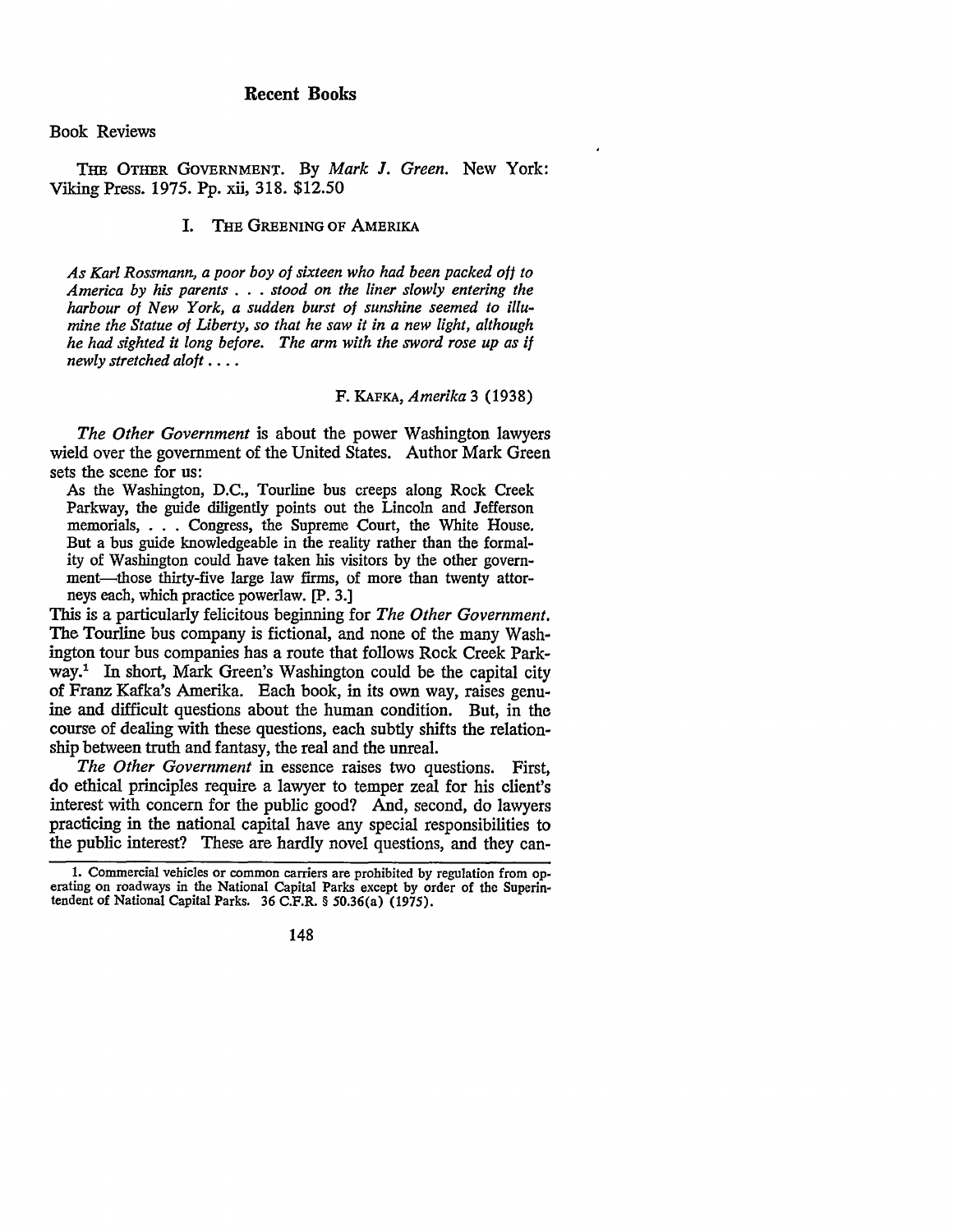not be properly elucidated here. But brief consideration of the questions may help in analyzing how Green handles them.

A response to the first question is found in the official posture of the American Bar Association:2 that a lawyer is not a mere instrumentality of his client's interests but is, above all, the guardian of our law and democratic principles. While this high-toned idea may not have an objective correlative in the day-to-day practice of most lawyers, it at least articulates a norm that most lawyers accept: the obligation to the client is secondary to the obligation to society. But is there a conflict between this principle and the lawyer's chief function in our society, zealously to represent the interests of his client within the bounds of law?

There is, I think, no real conflict between these principles. Our legal system presupposes a process dominated not by interested parties but by a disinterested decision maker who is free and competent to decide between opposing contentions. It is the existence of this neutral decision maker that harmonizes the potential dissonance between the interests of the client and the interests of society. But this proposition, of course, has a corollary: If the decision maker is incompetent or corrupt, the lawyer's moral role is drastically different. An essential but unspoken assumption of *The Other Government* is that the corollary fits the facts. But the proof Green tenders on the subject tells the opposite tale.<sup>3</sup>

The second major question raised by *The Other Government* is whether Washington lawyers should be subject to any distinctive ethical considerations. I think the answer is clearly yes. If the Washington lawyer is involved with business decisions of large clients, if his work may affect many people and many interests, obviously his ethical considerations are broader than those of a lawyer whose work touches few. Likewise, the legislative and quasi-legislative processes-areas in which Washington counsel are often helpful to clients-may present ethical concerns that differ from those raised in the course of civil litigation. While litigation archetypically involves what has already occurred and touches only the parties before the court, legislation theoretically is forward-looking and is generally binding. To the extent that real cases resemble the archetypes, the Washington practitioner's ethical concerns should be atypically broad.

The principles, as usual, are clear enough; few are likely to quarrel with the utilitarian postulate that no lawyer can properly represent a client if the lawyer calculates that the social cost of that representation will outweigh the social benefit. The hard part is apply-

3. *See* text at notes 7-14 *infra*.

<sup>2.</sup> ABA CoDE OF PROFESSIONAL REsPONSIBILITY, preamble.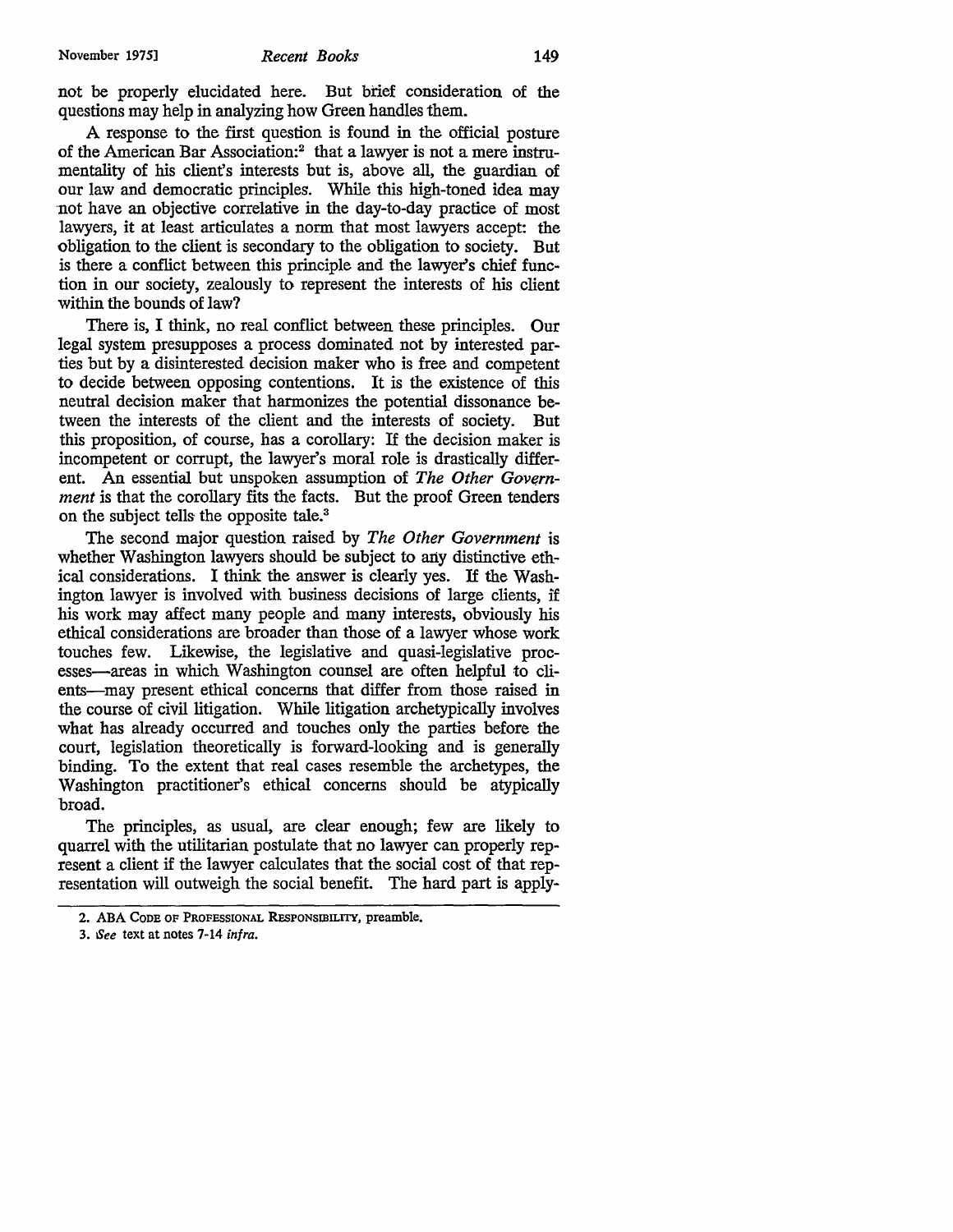ing this principle to the facts.<sup>4</sup> Lawyers may disagree on how the calculation comes out in a given case depending on (1) differing perceptions about the merits of the case; (2) differences in various lawyers' need for money, work, or other epiphenomena of representing clients; and (3) perceptions about the social value of allowing an individual to hire a lawyer to represent him, or, stated another way, the social cost of a legal system in which a lawyer functions as advocate of his client's cause rather than as society's ombudsman.

The factual thesis of *The Other Government* is simple: that "Washington lawyers are among the most powerful people in the country today" (p. 4); that they are "earthshakers and lawmakers" (p. 9), a shadow government of lawlords (p. 15) who function, not merely as conventional advocates, but as decision makers in their own right, actually giving orders to agency bureaucrats (p. 9). The work of these lawyers is based on "ten commandments": reputation, brains, information, interlocking interests, preferential access, lobbying, law-writing, inundation, delay, and corruption (pp. 12- 15). These skills, says Green, are especially the tools of the famous law firm of Covington and Burling, and of my former associate Lloyd Cutler.<sup>5</sup> An examination of Green's own tale of their exploits, however, shows how tenuous is the ground upon which the thesis rests.<sup>6</sup>

Manifestations of Covington and Burling power-lawyering do not appear until page seventy-five, but then several are mentioned seriatim. It is first retold how in 1956 Gerhard Gesell, then the firm's premier antitrust litigator, successfully defended du Pont in Sherman Act litigation that went to the Supreme Court (pp.  $75-76$ ).<sup>7</sup> The essential question, as Green explains it, was whether there existed any economic substitutes for cellophane. Gesell convinced the Court that foil, glassine, and other packing materials did compete with cellophane. Score one for the lawlords. But there follows immediately a curious passage (p. 76) that I find difficult to reconcile with the putative theme of the book: "Government lawyers were aghast at the decision. But the Covington team . . . had won what was to be, until the 1970's, the last major antitrust victory of a private

<sup>4.</sup> *See* J. FRANK, CoURTS ON ThIAL 14-15 (1949).

*<sup>5.</sup>* It would be more usual in law firm parlance to say that I was Cutler's associate and be my employer, but if associateness is not a reciprocal relationship, what fun is it? It is important to stress this connection with Wilmer, Cutler, and Pickering at the outset, so that the reader can evaluate my criticisms of *The Other Government*  with this possible source of bias in mind.

<sup>6.</sup> I have been content, for the most part, to rely on the facts as Green gives them; I do not mean, by repeating them, to warrant their accuracy. On the contrary, the book is filled with mistakes large and small, and I do not doubt that the facts I did not check are as snarled as the ones I did. Some of the latter I note through the body of this review.

<sup>7.</sup> United States v. E.I. du Pont de Nemours & Co., 351 U.S. 377 ( 1956).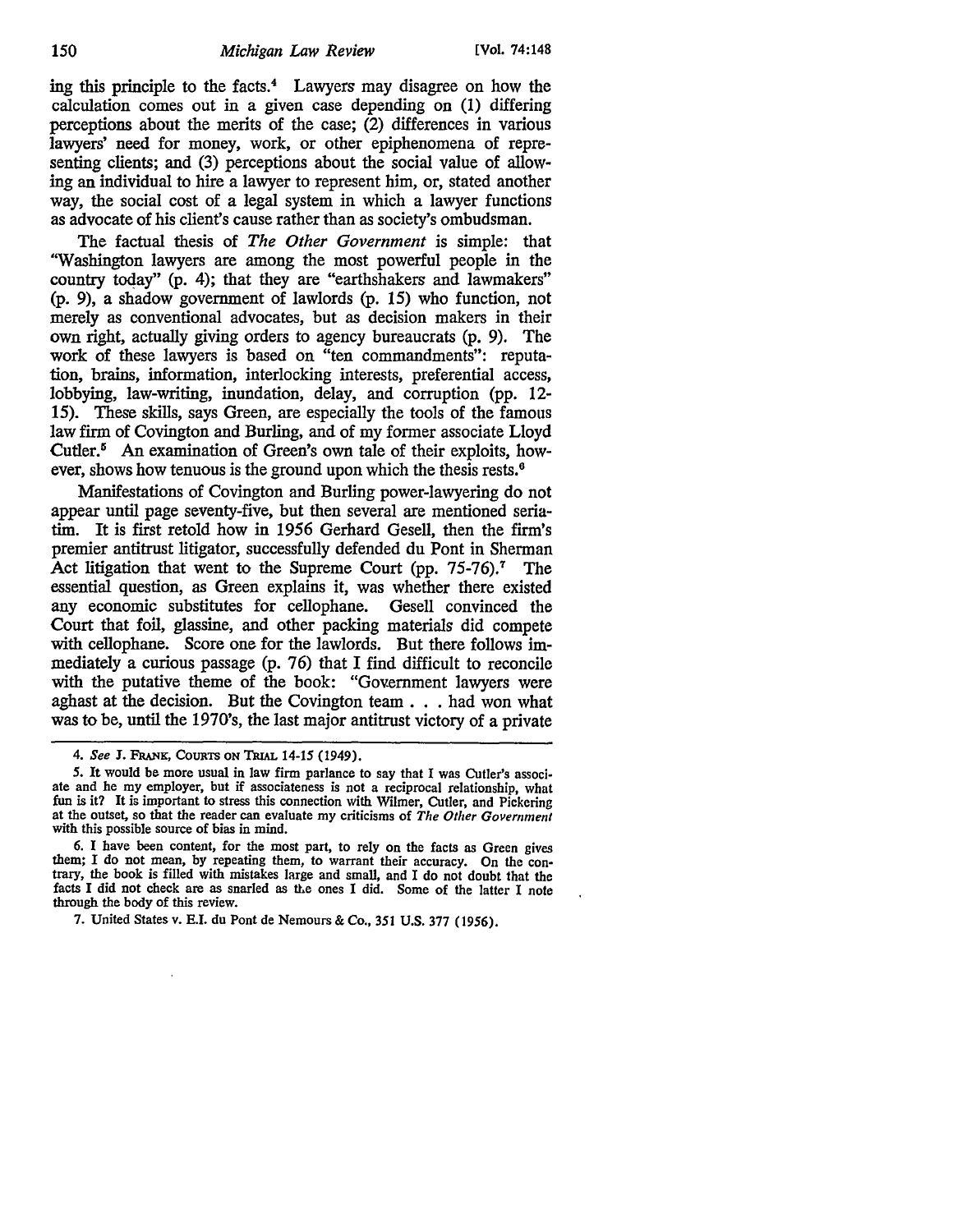corporation against the government in the Supreme Court."8 If Gesell in fact never won another major antitrust case in the Supreme Court9 one would suppose an explanation to be in order. Had Gesell lost his touch?

The next bit of "evidence" also involves du Pont, this time represented by Covington's Hugh Cox. The government sought to force a divestiture of du Pont's approximately \$3 billion worth of General Motors stock and at length succeeded (pp. 77-79). "Cox had lost his biggest case," Green tells us (p. 79).

Further evidence of the lawlords' mighty sway is found in Covington's representation of General Electric in the electrical industry price-fixing conspiracy trial (pp. 80-83). Gesell pleaded his client guilty and fines totalling \$400,000 were levied. Several executives of the corporation served thirty-day jail terms, an extremely rare occurrence in antitrust prosecutions. "Eight years passed before another American businessman went to jail for antitrust crime," Green solemnly relates, "and again a Covington lawyer was involved, deeply involved" (p. 83).

Then, "[i]n 1967 and 1968, the federal government brought seven antitrust cases against [ITT's baking subsidiary], three criminal and four civil; the government won all seven'' (p. 88). Green sums up: "Whatever Covington's role in these Justice Department cases, no one can doubt their significance" (p. 96). I, for one, do not doubt their significance. What they signify is that Covington and Burling's much-vaunted "power'' does not appear to include the power to manipulate the outcomes of important cases. Virtually all the evidence Green tenders on this subject shows that the "earthshaker-lawmaker" picture lacks verisimilitude.

Lloyd Cutler fares little better in Green's hands. Cutler appears to hold a strange fascination for Green, who compares him to Mao Tse-tung (p. 55) but leaves it open whether Cutler is an "evil genius" (p. 169)<sup>10</sup> or a "guiding genius" (p. 252).<sup>11</sup> Green gives Cut-

<sup>8.</sup> Whether this assertion is true, I suppose, turns on what you think a major case is. *See, e.g.*, United States v. National Dairy Prods. Corp., 372 U.S. 29 (1963); FTC v. National Cas. Co., 357 U.S. 560 (1958); FfC v. Standard Oil Co., 355 U.S. 396 (1958).

<sup>9.</sup> Gesell was appointed judge of the District Court for the District of Columbia in 1967. I have no idea what Gesell's box score was between 1956 and 1967. *See*  note 6 *supra.* 

<sup>10.</sup> Deadpans Green: "Not surprisingly, Cutler is sensitive to such criticisms" (p. 169).

<sup>11.</sup> Green's Cutler is definitely, however, "hardworking and hustling'' (p. 49), even to the point, we are told, of a bit of discreet self-promotion. In connection with the American Airlines campaign contribution scandal, for example, Cutler reportedly advised the airline, his client, to "come clean," and as part of his strategy spread the word of American's confession through the news media. According to Green, "Cutler called *Washington Post* executive editor Benjamin Bradlee to elaborate on American's admission and his own role in the episode. Bradlee thought this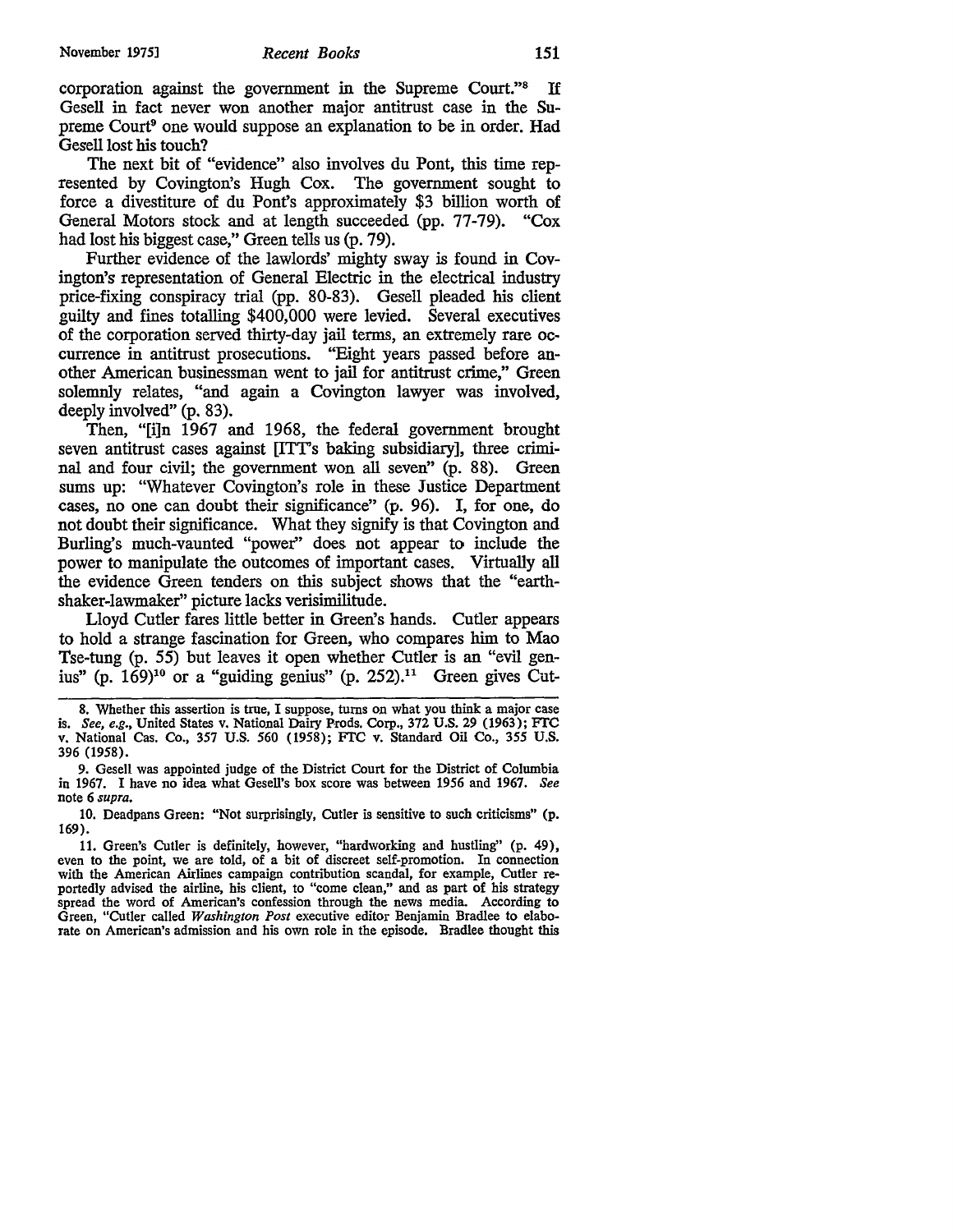ler credit for a "polished demeanor" (p. 61) and bushy eyebrows (p. 58). But does Cutler lawmake and earthshake? Can Cutler part the waters of bureaucracy so that his rich clients might cross on dry land? *As* with Covington, the proof fails to meaure up to the pleading. For example, Cutler participated on behalf of CBS in the FCC's hearings on the so-called fifty-fifty rule, proposed to prohibit networks from supplying their affiliates with more than fifty percent of regularly scheduled prime time series programming (pp. 223-24). Cutler argued, Green tells us, that there were not enough sponsors willing to assume the risk of underwriting non-network shows and that CBS was supplying the public with the programming they wanted anyway. But the Commission nevertheless went ahead with a version of the fifty-fifty rule, now called the prime time access rule, which prevents the networks from programming one of the four prime time hours nightly.12 An individual's perception about whether this rule is in the public interest will almost certainly turn on whether he likes the game shows that have largely filled the void that the networks have been obliged to leave in the. evening sched $u$ le. $1<sup>3</sup>$ 

Green tenders another example of Cutler's extraordinary influence: the 1970 merger plans of American and Western Airlines

To illustrate the unusual services Cutler can supply to his clients, Green writes: "After Cutler spoke to his friend James Reston about corporate contributions, Reston produced a *Times* column urging firms which had made illegal gifts to admit their guilt" (p. 48). Since the implication is clear that Cutler can induce Reston to write columns favorable to Wilmer, Cutler, and Pickering clients, I called the Washington bureau of the *New York Times* for confirmation. Reston was indignant at the suggestion that Cutler or anyone else could cause him to produce a column. "It's a tion that Cutler or anyone else could cause him to . produce a column. "It's a calumny on Cutler, really," Reston told me, and added, "I've known him for 2S years, and never once has he suggested to me what I should write in a column." Telephone conversation, Aug. 11, *1915.* 

12. 47 C.F.R. § 73.6S8(k) (1974).

13. Surveys consistently show that Americans do enjoy watching television. *See generally* R. BOWER, TELEVISION AND THE PUBLIC (1973). The prime time access rule will probably be with us for a long time to come.

See National Assn. of Independent Television Producers & Directors v. FCC, 516 F.2d S26 (2d Cir. 1975); National Assn. of Independent Television Producers & Directors v. FCC, S02 F.2d 249 (2d Cir. 1974); Mt. Mansfield Television, Inc. v. FCC, 442 F.2d 470 (2d Cir. 1971 ). The ostensible purpose of the rule is to promote diversity but, in essence, it is simply a welfare benefit for the producers of game shows, who would otherwise have insurmountable difficulties in competing with the produc- ers of regular prime time fare. The entire subject, together with an explanation of why the prime time access rule will never work, is discussed with exceptional wit and learning (if I do say so myself) in Second Report and Order in Docket No. 19622, SO FCC 2d 829, 889 (1975) (Robinson, Commr., dissenting).

excessive self-promotion, but the *Post* story did laud" American's candor in the incident (p. 48). Curious about how Green could tell what Bradlee thinks, I called the *Washington Post* for clarification. I read Bradlee the entire paragraph in which the excerpted sentence appeared and asked him: "How does Mark Green know what you think?" "Beats the shit out of me," he explained. Elaborating, Bradlee told me that he remembers having a conversation with Green but denies the thought about Cutler that Green attributes to him. Telephone conversation, July 23, *1915.*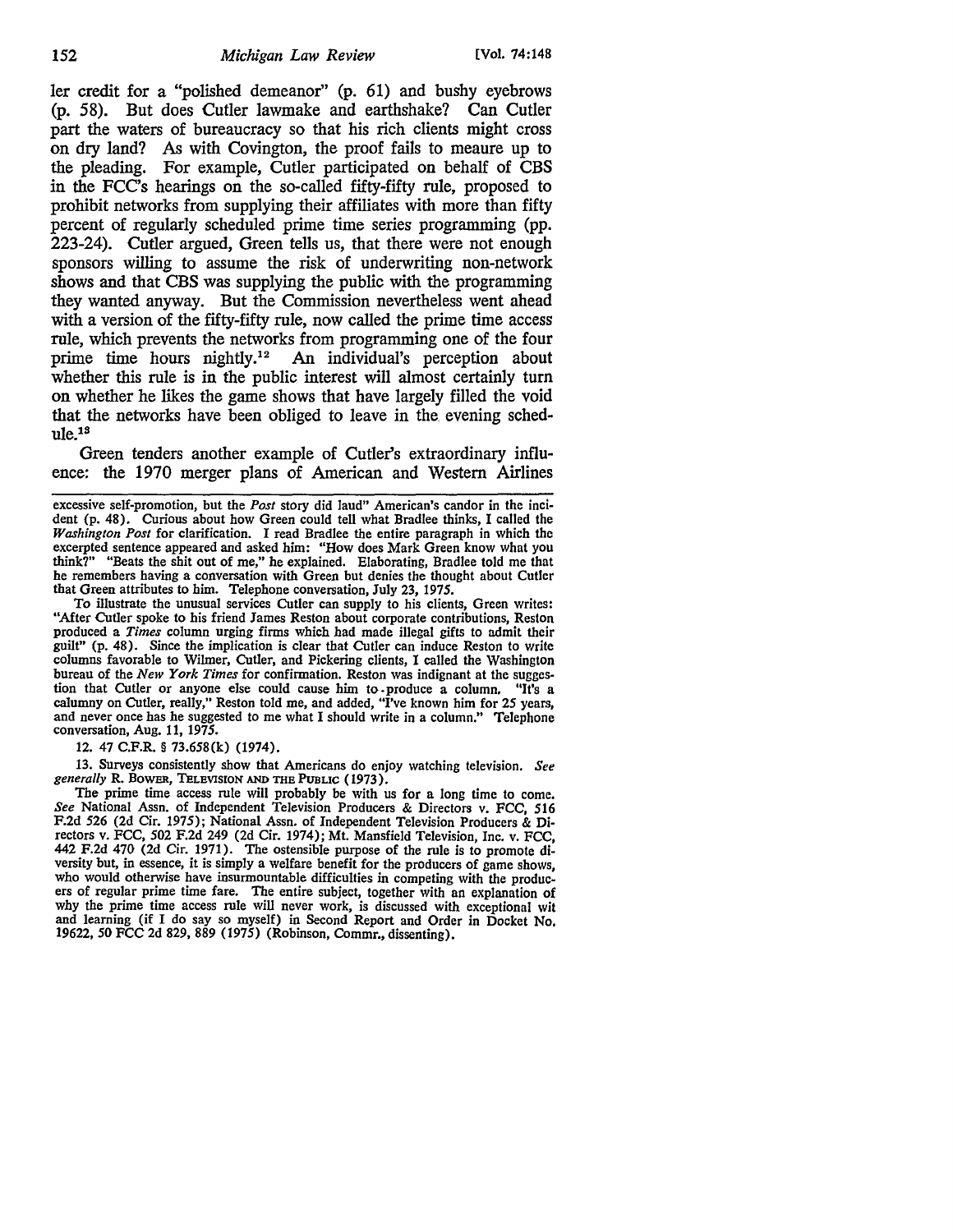November 1975] *Recent Books* 153

(pp. 200-06). To secure this result, says Green, Cutler and his client "launched a lobbying campaign impressive even for the welltraveled corridors of Washington agencies" (p. 201). They visited with four of the five members of the Civil Aeronautics Board, the head of the Justice Department's Antitrust Division, officials in the White House and the Department of Transportation, and Treasury Secretary Connally; their "drumfire succeeded in inspiring transportation summitry" (p. 204). The Antitrust Division opposed the merger, however, and in the subsequent face-off between the government and The Other Government, the former, as usual, prevailed.

These tales of lost lawsuits and disappointed hopes are not meant to imply that Washington lawyers do not deliver a worthwhile service to their clients. I intend only to suggest that they cannot deliver particular results unless they can persuade The Original Government -the one I work for-to see things their clients' way. This persuasion, in my experience, has essentially involved straight lawyering -reasoned argument, on the merits, with the relevant private interests fully disclosed. Green's own showing decisively points to the conclusion that The Original Government is quite up to its task of refereeing the revenue-producing activities of business. In short, *The Other Government* appears to confirm the assumption that there exists a disinterested decision maker that is free and competent to choose the public interest from among opposing contentions. The verification of this assumption, in tum, has an important bearing on the morality of representing a client with whose views the lawyer does not necessarily agree.<sup>14</sup>

# II. **OF PEANUT** BUTTER, **INSANITY, AIRBAGS,**  AND THE PuBLIC INTEREST

The chief intellectual shortcoming of *The Other Government* is its many facile assumptions about the public interest. Green appears to believe that good and evil go around unmasked, equally obvious to all, and that only greed and perversity can explain differences among people about the identity of each. But most practicing lawyers find themselves at work in a far more complex world.

<sup>14.</sup> I strongly suspect that Green and many other members of the bar overrate the efficacy of Washington counsel in influencing policy. Many Washington firms, it is true, have talented and energetic people working for them; but agencies also have such people, and the agency people, in the last analysis, are the ones who have the say about how things are going to be. In many cases, lawyers or lobbyists give the illusion of influence by making personal contacts with government officials that any half-resourceful person could easily arrange for himself. How and whether such personal contacts affect policy formation is another question, and one that doubtless has a great many different answers. However, after a year's personal experience in government, I am deeply skeptical of claims that the special access and charisma of super-lawyers exert much influence on government policy. The boring truth seems to be that for the most part policy is generated by staff bureaucrats.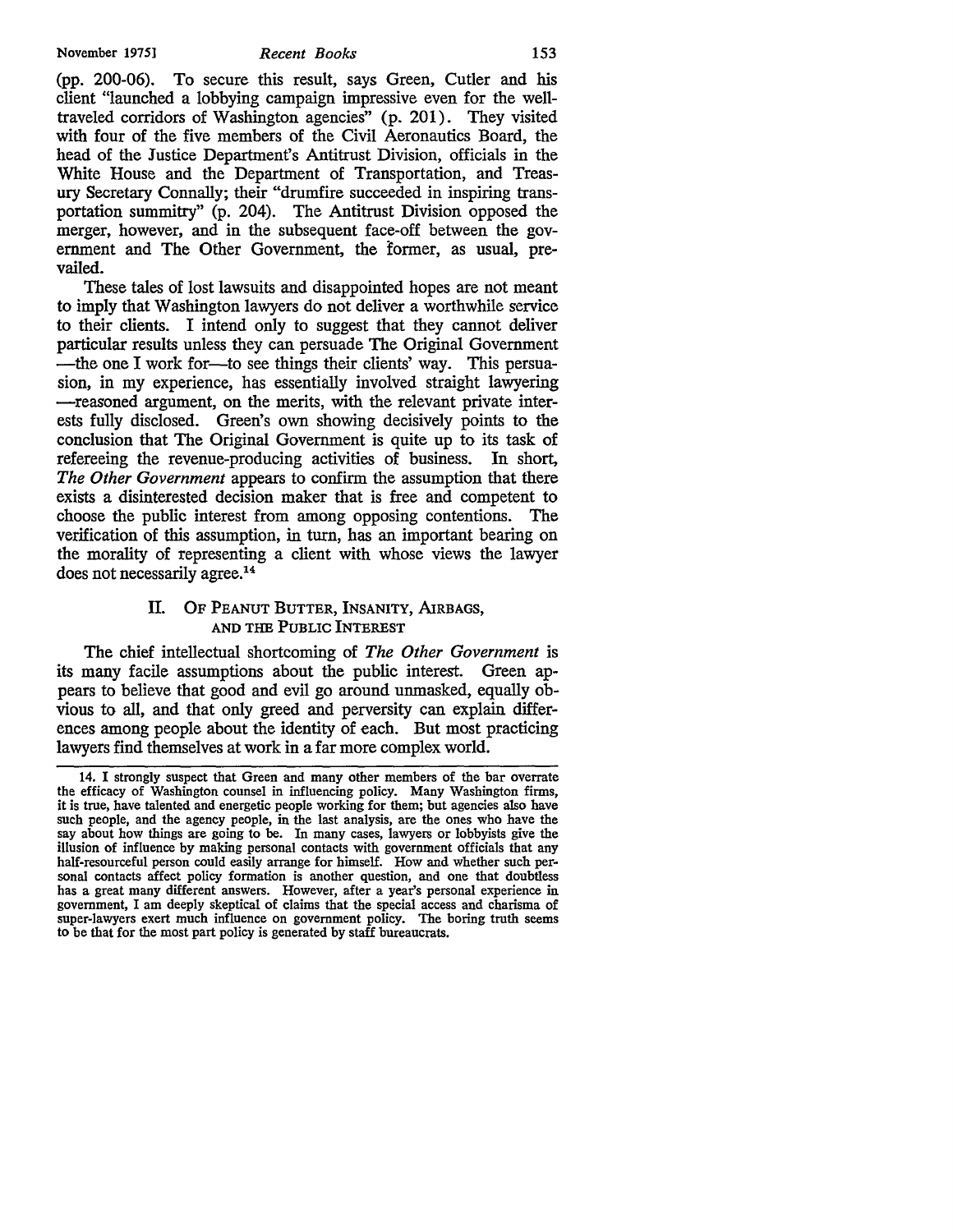Safe cars and safe drugs, for example, are undeniable goods, but the question is never presented whether, *ceteris paribus,* society would rather have safe drugs and cars or unsafe drugs and cars. The question is always how much each attainable increment of safety is going to cost. The cost of producing an automobile or a drug that *could not* injure a human being would be so high that no one would be able to get any benefit from either.<sup>15</sup> Whether one believes that an increment of benefit is worth the cost increment is a value choice about which people may differ. Society therefore needs political institutions designed to mediate differences between people in particular cases. The lawyer's special province is to administer one of the more important of these mediating institutions—the judicial system. But one of the necessary conditions of this trusteeship is a degree of professional detachment about which substantive policies shall be adopted in any given case. If lawyers are not prepared to tolerate institutions that are capable of generating policy results to which they cannot personally subscribe, then lawyers become priests and the law a sort of theology that exalts the correctness of substantive outcomes over fair procedures for reaching them.

There is nothing absurd about the lawyer-as-priest. Theocracies, in one form or another, have probably been the dominant form of government since civilization began. But intolerance of substantive policies fairly arrived at, just because they are contrary to one's own view, is inconsistent with democratic theory and is, more often than not, based on some doubtful assumptions about the nature of the public interest. The public interest simply does not occur in the wild, *sub specie aeternitatis,* independent of anyone's values.

The fugitive character of the public interest is illustrated by one of the examples Green uses for just the opposite purpose—the peanut butter rule-making, in which Covington and Burling participated at great and laborious length (pp. 132-40). When, in 1959, the Food and Drug Administration considered what recipe should be prescribed in the peanut butter food standard, 16 it had no access to the Platonic Caves wherein the Idea of Peanut Butterness is kept. Green, one gathers from the book, practically lives in the Platonic Caves and could probably tell you right offhand the maximum percentage of partially hardened vegetable oil that may be added to ground peanuts before the concoction stops being peanut butter and starts being something else (p. 133-34).17 But the FDA was required to make its deter-

<sup>15.</sup> *See generally* G. CALABRESI, THE CosTS OF ACCIDENTS 17-20 (1970).

<sup>16. 21</sup> U.S.C. § 341 (1970), provides: "Whenever in the judgment of the [FDA] such action will promote honesty and fair dealing in the interest of consumers, [it] shall promulgate regulations fixing and establishing for any food, under its common or usual name so far as practical, a reasonable definition and standard of identity. ,,

<sup>17.</sup> One bit of information that is evidently not kept in the caves is the distinction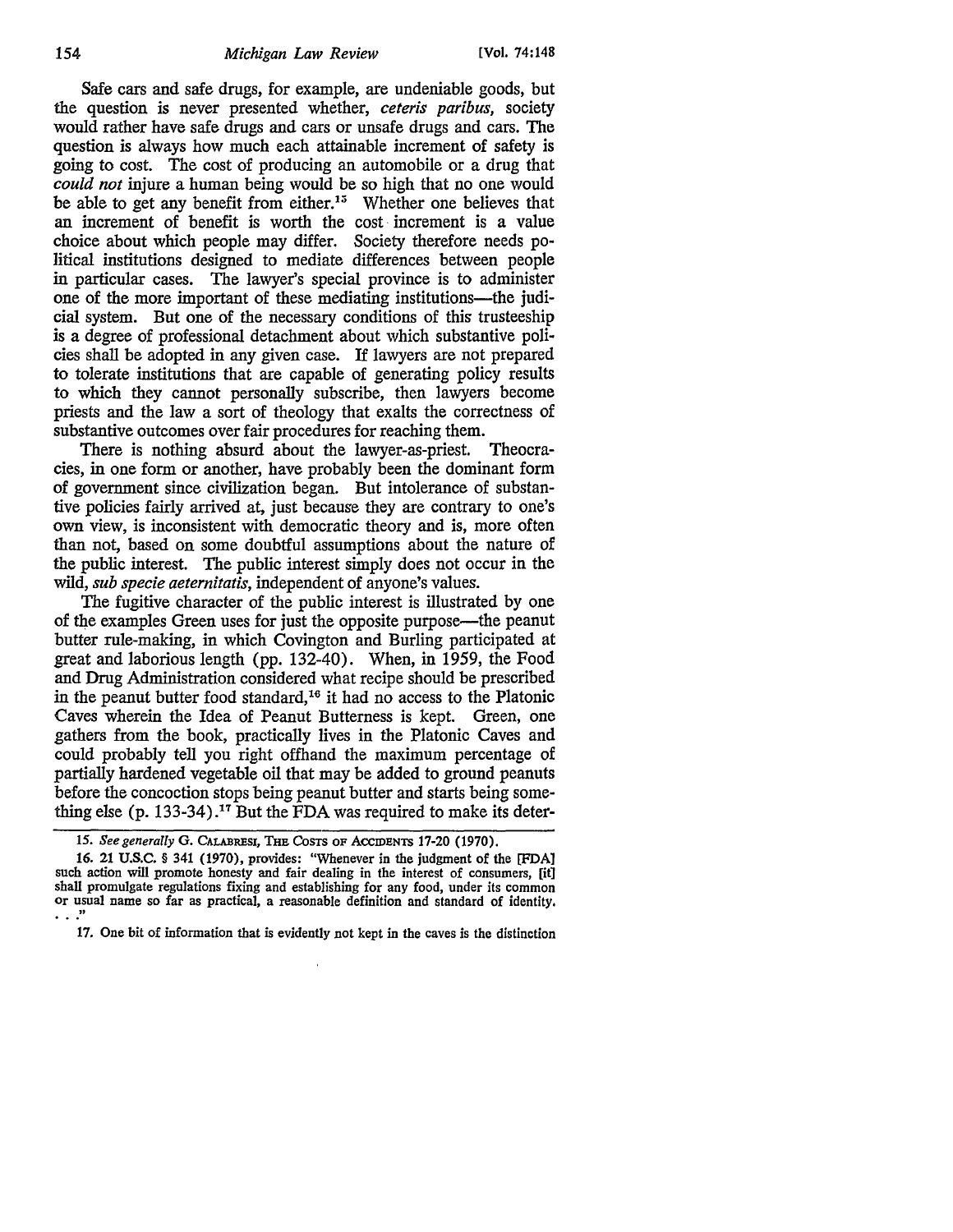November 19751 *Recent Books* **155** 

mination on the basis of record evidence compiled at a hearing. That this was no easy task can be illustrated by an experiment. Pulverize two cups of peanuts in a blender; the result will be a thick, syrupy substance like that sold in some stores as "old fashioned peanut butter." It is a good, inexpensive substitute for *tahini* paste if you are making *hommos,* 18 but it tastes chalky and coats the inside of your mouth like tar. In order to make a product that most people will find acceptable as peanut butter, some hydrogenated vegetable oil must be added. Green implies that the industry had only one goal: getting FDA permission to use the smallest possible proportion of peanuts to the cheaper vegetable oil.

Assuming that peanut butter manufacturers are profit maximizers, it is questionable whether it is in their best interest constantly to cheapen the product without lowering the price. While each manufacturer will cut costs all it can, its highest priority will be to increase its market share. This, in turn, will require that the product be formulated with continuing reference to consumer tastes. In a relatively competitive line of commerce like peanut butter, a maximum-flexibility standard would allow for widely different peanut butters, and the preferences of consumers, rather than the authoritative pronouncement of the Commissioner of Food and Drugs, would decide which was the "real" peanut butter and which were either (1) too much like tan Crisco, or (2) too much like *tahini* paste.

I do not know that the FDA standard does not, in fact, allow for sufficient variation in the product to make such competition feasible. But I have a suspicion, based on three years' experience as a group worker with children, that it does not. At least half of my former charges preferred butter or margarine on their peanut butter sandwiches. Putting margarine on peanut butter sandwiches has the same effect as increasing the percentage of vegetable oil in the peanut butter. Yet manufacturers that want to sell a product more nearly in accord with the tastes of these consumers must sell it as "peanut spread" or "imitation peanut butter." Either of these nomenclatures might present a difficult obstacle to the marketing of a new product,<sup>19</sup> and, as a result, many consumers must do without a peanut

between vegetable oil and lard. The latter is the rendered fat of animals, especially swine. Vegetable oil is not lard. *See* J. RoMBAUER & M. RoMBAUER, Joy OF CooK-ING 510 (2d ed. 1964). Compare, however, Green's assertion to the contrary on p. 134.

18. *Hommos* (sometimes spelled "hummus") is made by homogenizing chick peas, lemon juice, sesame paste *(talzini* or *tahina)* and a couple of tablespoons of olive oil with garlic.

19. We shall see. About a year-and-a-half ago, Kraftco Corporation introduced a nonstandard product called Koogle, which is sold as "peanut spread." It cannot be sold as peanut butter because it has flavoring added-chocolate, vanilla, cinnamon, and banana. According to Dr. J.B. Stein of the Kraft Foods Division of Kraftco, with whom I spoke on Aug. 4, 1975, the amount of fat in Koogle does not exceed that allowed in the peanut butter standard. Whether Koogle will survive in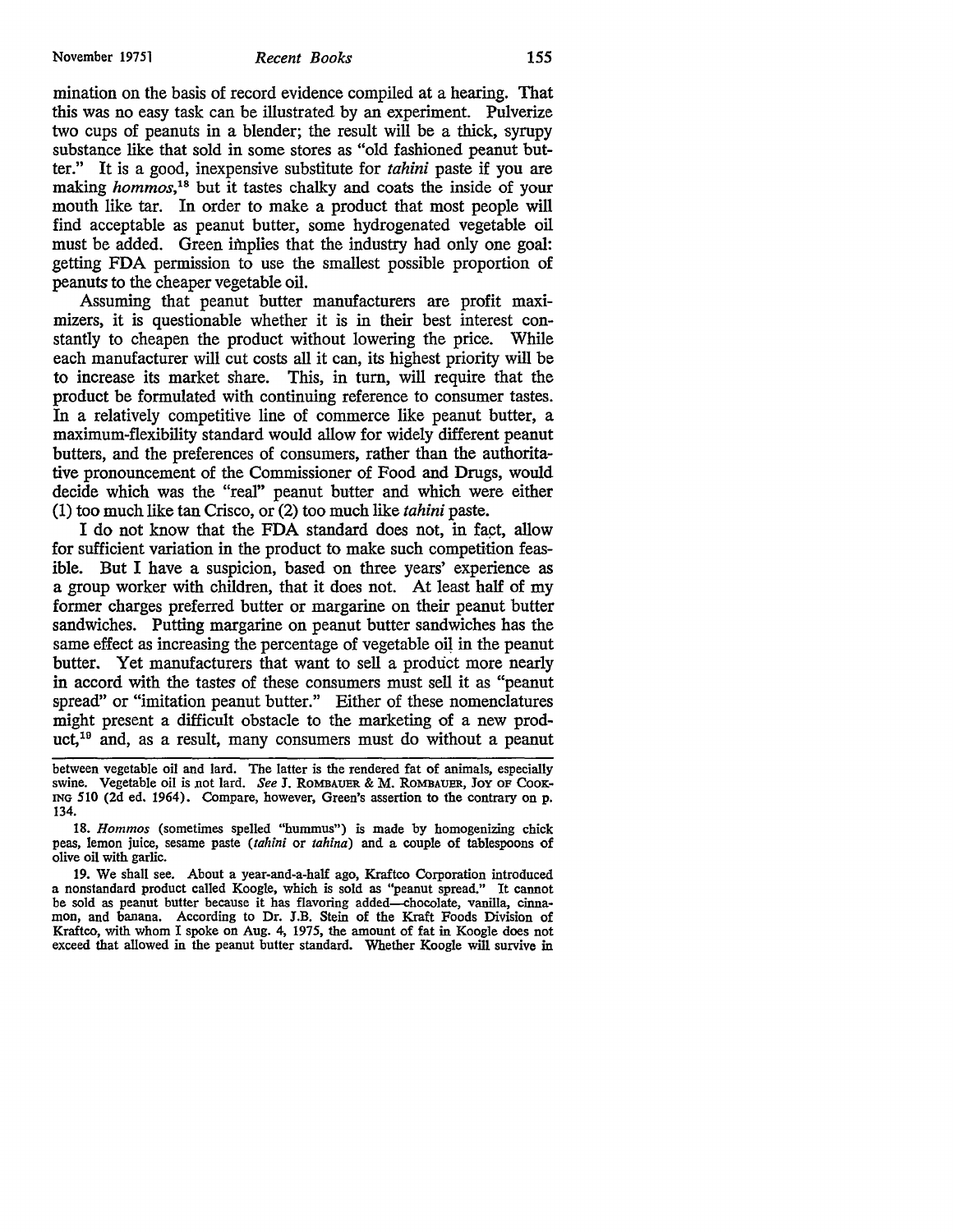spread they can enjoy without doctoring it with margarine. The great food processing conglomerates, of course, lose little: they make margarine as well as peanut butter.

Even where the public interest *seems* clear at one time, later events may show it is not so. One of the greatest public interest triumphs of the young Abe Fortas was persuading the United States Court of Appeals for the District of Columbia Circuit in 1954 to adopt the *Durham* rule for insanity-that a person is not responsible for criminal misconduct that is the product of a "mental disease or mental defect."<sup>20</sup> At the time, it was widely considered a progressive, forward-looking rule.<sup>21</sup> But almost immediately, problems began to arise. What is a "mental disease or defect" for the purposes of the test?22 What connection between the mental illness and the criminal act is necessary in order to characterize the latter as the "product" of the former?<sup>23</sup> How can psychiatrists be permitted to testify on these matters without foreclosing the very issue the jury is supposed to decide?<sup>24</sup> Finally, in 1972, the D.C. Circuit scrapped *Durham* for the American Law Institute's definition of insanity.<sup>25</sup>

Fortas probably never undertook a matter for a paying client that

the marketplace remains to be seen. The FDA has recently announced plans to "es• tablish a common or usual name for spreadable peanut products that fail to meet the standard of identity for peanut butter." 40 Fed. Reg. 51,052 (1975).

20. Durham v. United States, 214 F.2d 862, 875 (D.C. Cir. 1954).

21. *See, e.g.,* deGrazia, *The Distinction of Being Mad,* 22 U. CHI, L REV. 339 (1955); Roche, *Criminality and Mental Illness-Two Faces of the Same Coin,* 22 U. CHI. L. REv. 320 (1955).

22. *See* Carter v. United States, 252 F.2d 608 (D.C. Cir. 1957); McDonald v. United States, 312 F.2d 847 (D.C. Cir. 1962).

23. *See* Carter v. United States, 252 F.2d 608 (D.C. Cir. 1957). One senses a court near despair in the following passage:

When we say that the defense of insanity requires that the act be a "product of" a disease, we mean that the facts on the record are such that the trier of the facts is enabled to draw a reasonable inference that the accused would not have committed the act he did commit if he had not been diseased as he was. There must be a relationship between the disease and the act, and that relationship, whatever it may be in degree, must be, as we have already said, critical in its effect in respect to the act. By "critical" we mean decisive, determinative, causal; we mean to convey the idea inherent in the phrases "because of," "except for," "without which," "but for," "effect of," "result of," "causative factor."

# 252 F.2d at 617.

24. *See* Blocker v. United States, 288 F.2d 853, 862-64 (D.C. Cir. 1961) (Burger, J., concurring); Washington v. United States, 390 F.2d 444 (D.C. Cir. 1967). *See also* United States v. Eichberg, 439 F.2d 620, 623 (D.C. Cir. 1971) (Bazelon, C.J., concurring). In 1961, then Circuit Judge Burger wrote: "[IJn the short span since 1954 this court has written some 70 opinions growing directly out of the 'diseaseproduct' test. In large part . . . the inordinate number of appeals and appellate opinions in this jurisdiction stems from the vagueness, lack of clarity, and the psychiatric orientation of that test and from its departure from accepted legal concepts in the juzy instruction." Blocker v. United States, 288 F.2d 853, 864 (D.C. Cir. 1961) (Burger, J., concurring).

25. *See* United States v. Brawner, 471 F.2d 969 (D.C. Cir. 1972). *Brawner* re• counts the histozy of the insanity defense in the Circuit since *Durham.*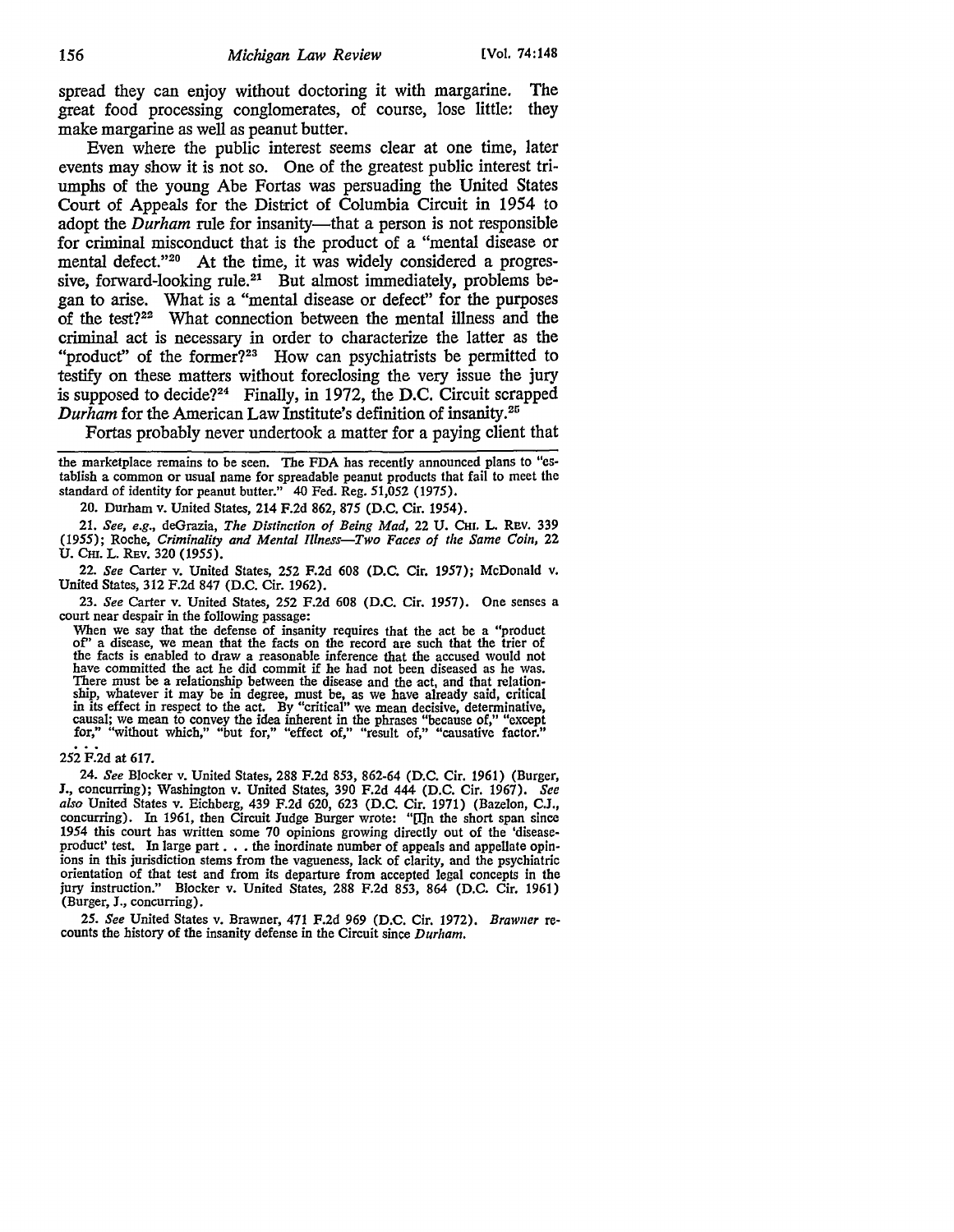produced more unfortunate results. *Durham* was an unmitigated disaster for the courts and probably never eased the plight of a single insane person in the District of Columbia through its seventeen years of life. But that is precisely the point about good and evil: it is often terribly hard to tell them apart ahead of time. While careful reflection on the policy options and competing concerns may not improve outcomes in every case, it seems prudent to behave as if it would. Such reflection is best promoted by the adversary process, which in tum suggests that a party should not have to win his case before he can get a lawyer.

In other situations the alternatives and concerns are not hidden, but the morally "right" result may.nevertheless be difficult to reach. Green discusses the "air bag" matter (pp. 183-85), for example, which, though he does not recognize it, involves competition between incommensurable values. In 1972, Ford Motor Company and several other automobile manufacturers went to court to overturn standard 208 of the National Highway Traffic Administration (NHTA).<sup>26</sup> This standard required that automobiles, beginning This standard required that automobiles, beginning with the 1974 model year, be equipped with passive occupant-restraint devices with specified performance characteristics.<sup>27</sup> As a practical matter, this standard required crash-inflated airbags. According to Green (p. 183), "The idea is that when a car stops dead, the passengers won't."<sup>28</sup> John H. Pickering, Lloyd Cutler's partner, argued on behalf of Ford that, among other things, the standard's performance specifications were not sufficiently objective to allow compliance because of defects in NHTA's own testing procedures. Green saw this as "a typical public interest-private interest battle" (p. 184) in which there was no doubt where the public interest lay: he claimed that any delay in instituting the air bag standard would cause "thousands of people . . . needlessly [to] die" (p. 185). But the court saw it differently:

The importance of objectivity in safety standards cannot be overemphasized. The Act puts the burden on the manufacturer to assure that his vehicles comply under pain of substantial penalties. In the absence of objectively defined performance requirements and test procedures, a manufacturer has no assurance that his own test results will be duplicated in tests conducted by the Agency. Accordingly, such objective criteria are absolutely uecessary so that "the question of whether there is compliance with the standard can be answered by

<sup>26.</sup> Chrysler Corp. v. Department of Transp., 472 F.2d 659, 663 (6th Cir. 1972). 27. 472 F.2d at 664.

<sup>28.</sup> When I read that sentence, I thought that I would at least have to give Green credit for having turned a clever phra'se. Then I read the opinion of Peck, J., in Chrysler Corp. v. Department of Transp., 472 F.2d 659, 663 (6th Cir. 1972), where the following explanation of occupant-restraint devices appears: "The idea is to assure that when the car stops dead, the passengers don't."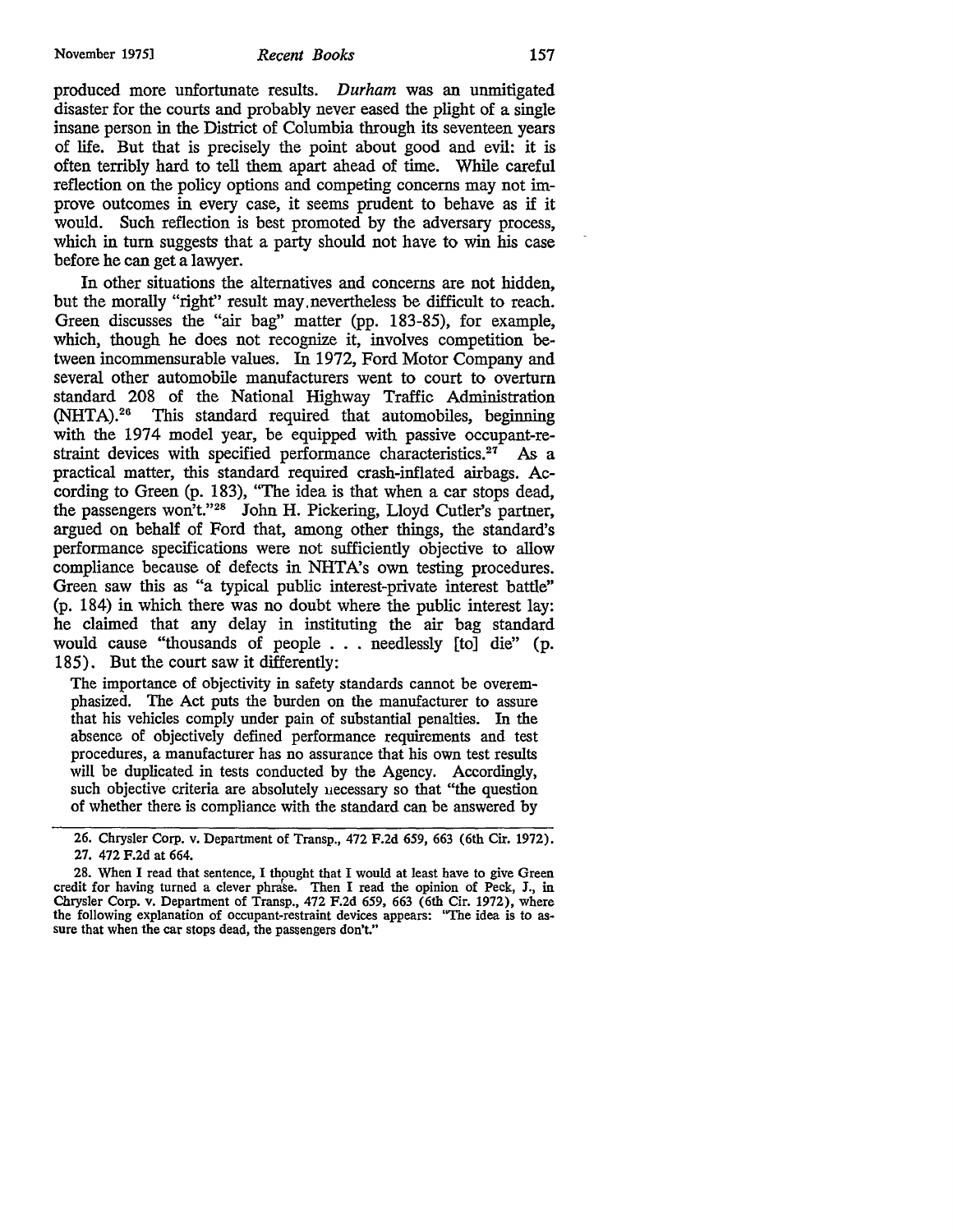objective measurement and without recourse to any subjective determination."<sup>29</sup>

What is the "right" result? On the one hand is the contention that manufacturers' resistance to the use of air bags will cause the loss of many lives. The competing contention is that the conduct supposedly required by the rule has not been declared with the clarity demanded by what Professor Fuller calls the "inner morality of law."<sup>30</sup> Partisanship aside,<sup>31</sup> it seems to me that the issue is one of genuine difficulty. Green, ironically, is correct in calling this case "typical":<sup>32</sup> the court's conclusion is typical of what one would expect where a high value is placed on regularity of government action. A similar question is before an appellate court every time a convicted defendant asks for a retrial because crucial evidence was unreasonably seized or the jury was improperly instructed. In such cases, we pretermit (or everu assume) the substantive correctness of the result and ask whether the process was fair.

### III. THE BROWNING OF THE PUBLIC INTEREST<sup>33</sup>

*Would you have your songs endure? Build on the human heart.* 

#### R. Browning, *Sordel/o* (1840)

The failures of *The Other Government* are not limited to intellectual ones. It also suffers from failures of the heart, and these are by far its most serious flaws. First, there is a studied evasiveness about the prose as though Green were somehow ambivalent about standing behind many of the things he wishes us to understand: "To admirers, [John W.] Davis's soaring response remains the classic explanation of the lawyer's role. But others wonder exactly what

31. This case was argued and decided when I was a Wilmer, Cutler, and Pickering associate. I suppose that makes me an *ex officio* partisan, although I had nothing to do with the case.

32. As always, Green's analysis of the problem is contemptuous and cavalier: "What is good enough for GM engineering should be good enough for Cutler. But he supported instead a client (Ford) who didn't believe in air bags, even though his other client (GM) did. As Lloyd Cutler once said with firmness in an interview, he believes in the arguments he makes" (p. 185). I cannot understand why Lloyd Cutler ought to be bound by what GM engineers think, although if Green would agree to be bound by the same criterion I should not wonder if a deal of some sort could be worked out. In the meantime, however, it is silly to suggest that Cutler is guilty of hypocrisy because his firm's clients do not all have identical interests. No issue of professional ethics arises where full disclosure is made to clients with potentially conflicting interests and their assent to their lawyer's proposed representation is obtained. *See* ABA CODE OF PROFESSIONAL RESPONSIBILllY, DR *5-105.* I leave to one side whether it is correct to treat Piokering as merely Cutler's alter ego.

33. This pun is borrowed from Professor Philip B. Kurland's address to the *Mi11 nesota Law Review* dinner in May of 1971.

<sup>29.</sup> Chrysler Corp. v. Department of Transp., 472 F.2d *659,* 675 (6th Cir. 1972). 30. L. FuLLER, THE **MORALITY** OF LAW 42 (1964).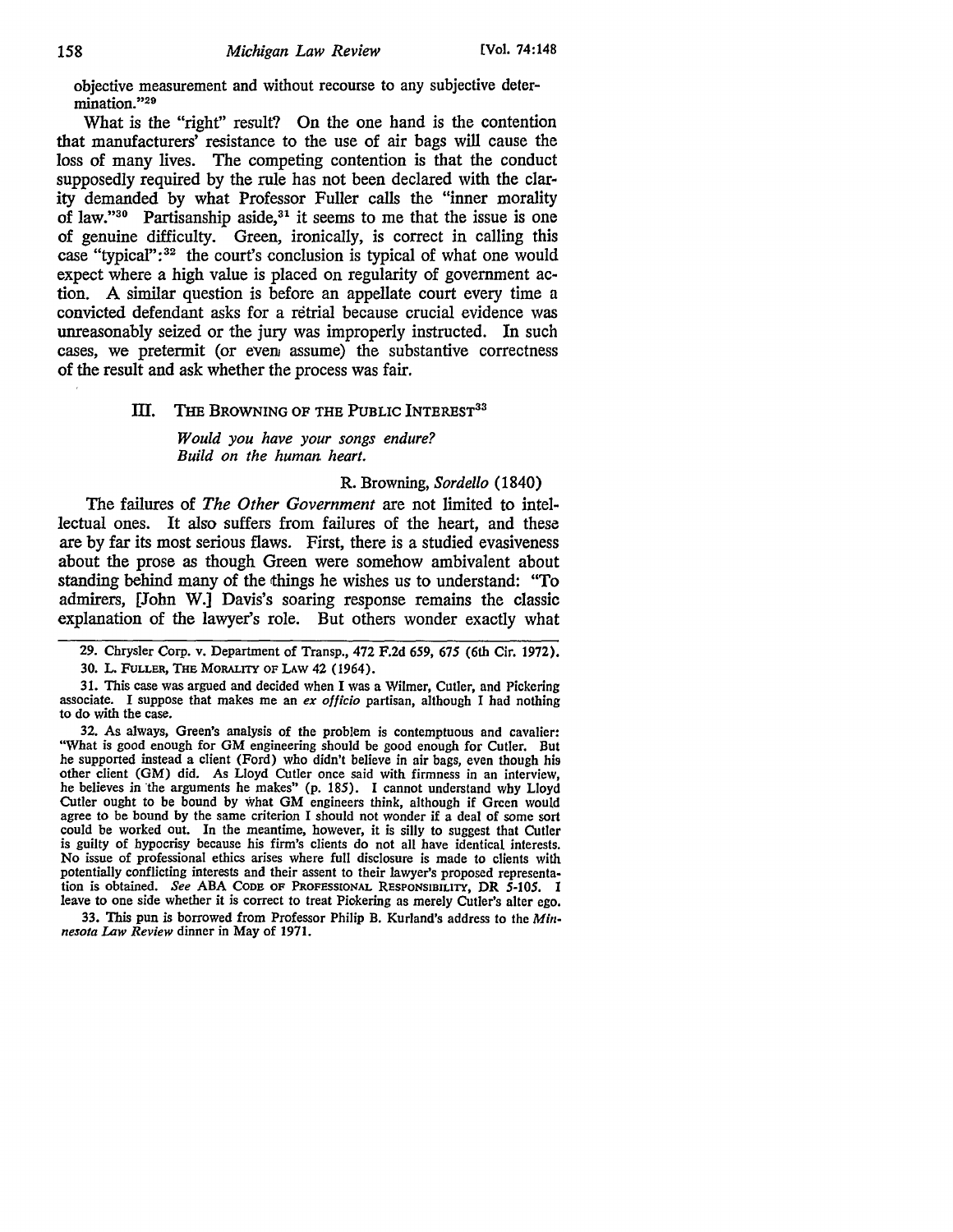philosophy it was that required Davis to devote his professional life to the House of Morgan" (pp. 268-69). "To his admirers, [Cutler] is the model of the modern lawyer, but his critics would sentence him to the eclectic chair" (p. 45). Peter Hutt's "food lawyering, his *pro bono* work, his boyish looks and disarming openness made him a [Covington] *wunderkind,"* but when he became chief counsel for FDA and refused to publish the firm's client list, he "greatly upset public-interest lawyer Anita Johnson, who wondered how the public could tell whether Hutt should take himself off future cases." (pp. 30-31). This technique might be called the Nixon euphuism: criticisms are advanced *ex nihilo* or by third persons and seldom supported with reasons. The Nixon euphuism gives an author "plausible deniability" for the things that he writes and frustrates reasoned debate. It is a technique best avoided.

Another failure of the heart is reflected in the incoherence of the book's organization; it suggests an unsettling contempt for the whole undertaking. Despite the author's assurance that the book had a gestation period of five years (p. vii), there is strong textual evidence that *The Other Government* was rushed into print.<sup>34</sup> Nor is the evidence of perfunctory craftsmanship formal only. Substantively, *The Other Government* wanders around in a wilderness of trivia, confusion, and malice. For example, as chapter one ends we are still awaiting evidence that Washington lawyers are "earthshakers and lawmakers." But chapter two has quite a different purpose -anthropology. Its mission is to show that Covington and Burling is "a culture as well as a law firm" (p. 31). But this is curious anthropology; rather, it is an odd ragbag of facts, nonfacts, gossip, and opinions. Thus, we start with the assertion that the firm is the city's most influential—the Everest of Washington practice (pp. 16-24). Next is a short historical sketch, beginning with the firm's origins during the Wilson Administration (pp. 20-25) and ending with the assertion that the firm is "very much an institution in flux" (p. 25). Following this assertion are biographies of three firm lawyers, Dean Acheson, H. Thomas Austern, and Peter B. Hutt (pp. 25- 31), that appear to illustrate just the opposite point.<sup>35</sup> There fol-

<sup>34.</sup> In addition to many apparent proofing errors, *see, e.g.,* pp. 37 note, 138, 166, are assorted giddy howlers like: "[Washington lawyers] are to all lawyers and citizens what the heart is to the body: by dint of central location and essential function, both are the reigning organs of their respective body politic" (p. 4) and "Is [pro bono work] built into the law firm's structure or merely random events?" (p. 244). Such defects, to my mind, are autoptical proof of insouciance at least.

<sup>35.</sup> From Acheson to Austem to Hutt, the firm has shown a consistent preference for graduates of the Harvard Law School who have stamina, brains, and a taste for representing business corporations.

Green does eventually get around to proffering some evidence of Covington in flux; he says the firm's representation of airline clients has dropped off in recent years (p. 200). I cannot say whether this is true or not. *See* note 6 *supra*.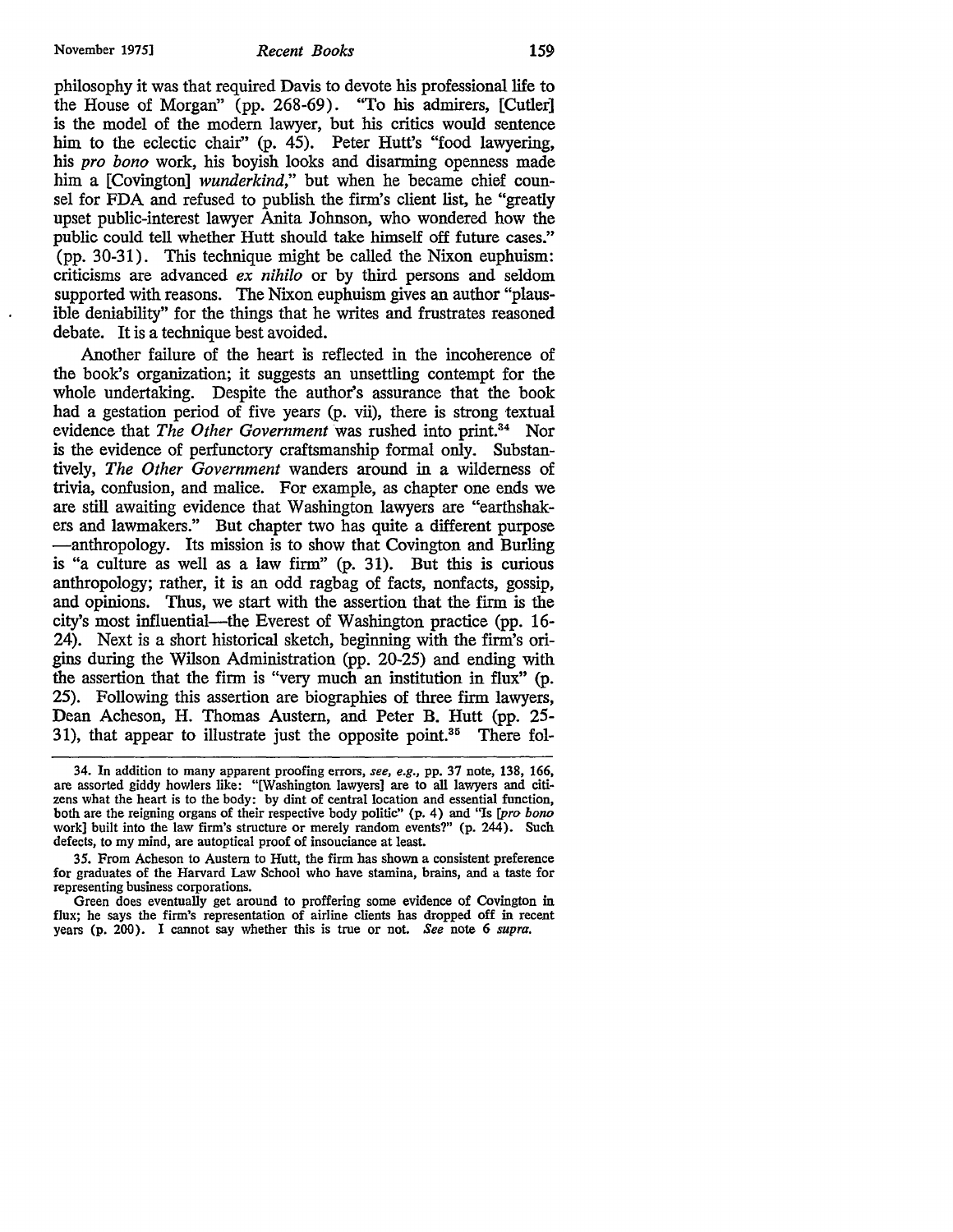lows the fact that the firm has a large support staff (p. 37) and the nonfact that associates are expected to bill eighty hours every two weeks (p. 38). We are also given some soft-core gossip: certain Covington lawyers have known drinking problems (p. 31), and a lawyer there was discovered one Saturday morning rolling on the office floor with his secretary (pp. 31-32). Finally, we come to a passage tinted with the sunset, which suggests that Covington may, in fact, be over the hill: "Great institutions come, peak and decline, from the British East India Trade Company to *Life* magazine to the New York Yankees, and it is only in retrospect that we learn that moment in time when events conspired to undo institutional inevitability" (p. 44).

Well, which is it to be? Tenzings on the Everest of powerlaw, or the Yankees on their way to the cellar? Since both propositions are expounded and neither is anywhere illustrated, it presumably does not matter. Although both assertions could be false, they could not both be true.

Another failure of the heart-this, I think, the most objectionable of all-is found in Green's positive tropism toward malicious innuendo. Take, for example, what Green calls "the Fazzano episode." "Exactly who is Joseph Fazzano?" asks Green (p. 89). Unfortunately, *The Other Government* never answers this question, although it is clear that Green sees a menacing aura round him. All we are told about Fazzano is that he is a Hartford lawyer who was hired by ITT, apparently for the purpose of representing ITT's interest before the Connecticut Insurance Commission, when the conglomerate was attempting to acquire the Hartford Fire Insurance Company. ITT had also retained Covington as well as a large Hartford law firm in connection with this acquisition. Henry Sailer, a Covington lawyer on the case, did not know who Fazzano was (pp. 89-90). Does this suggest the existence of impropriety? To me, it suggests nothing at all; yet by the time we .get to the last chapter, Fazzano's name is inexplicably linked with Dita Beard and the overthrow of the Allende government in Chile as evidence of ITI's bad character, and Covington's (p. 273).

And then there are times where innuendo gives way to outright accusations of personally and professionally disgraceful behavior. Did you know, for example, that a certain Covington partner-Green names him, though I shall not-"does not particularly like black people"? This, according to Green, is "obvious to fellow lawyers" (p. 199). Or did you know that another (unnamed) Covington lawyer destroyed unidentified evidence of a client's criminal conduct (p. 70)? And how about H. Thomas Austern's unethical behavior in citing precedents to government officials? At least four times Austern is in effect called a knave, a bully, or worse for this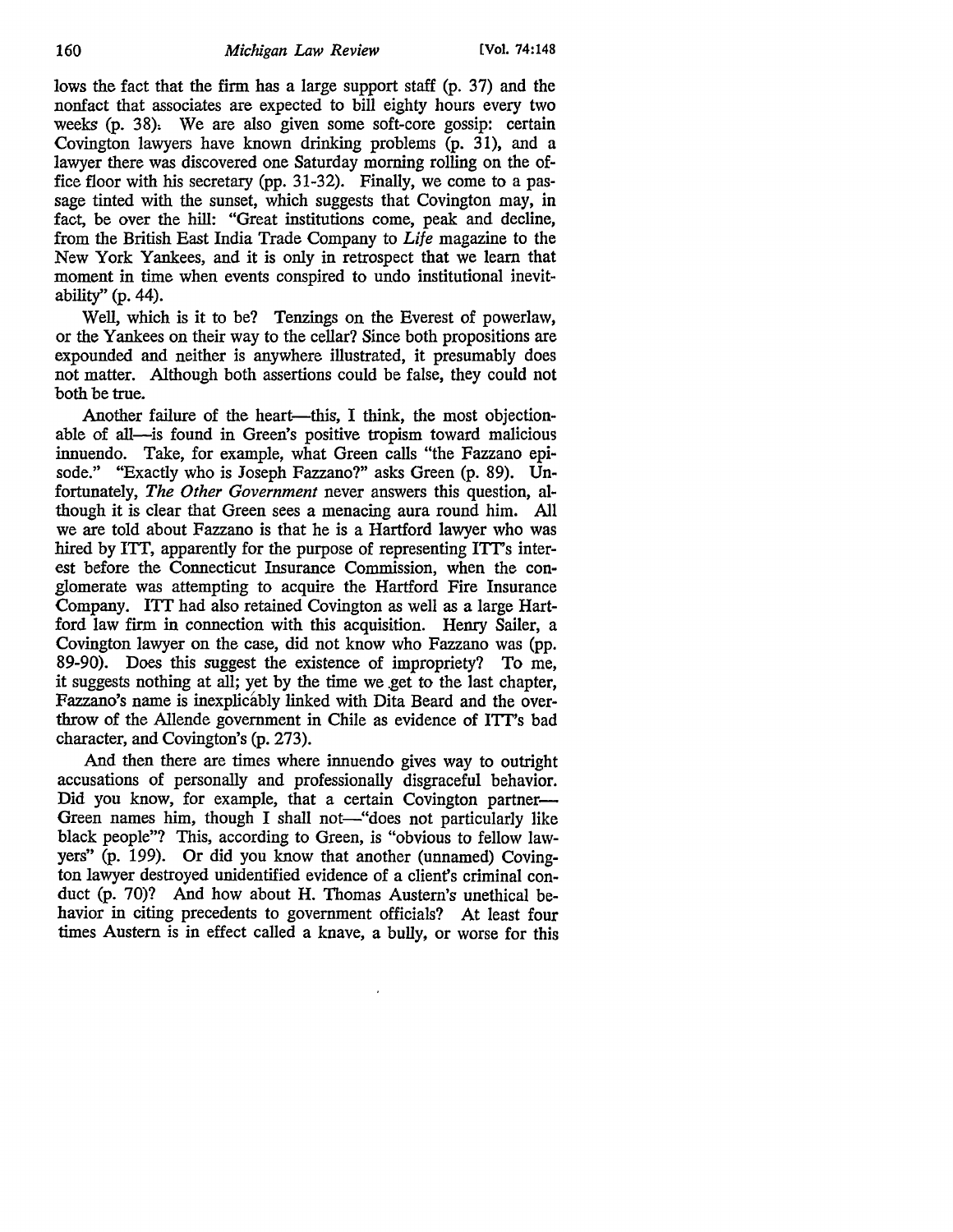offense.36 And what of the "ex parte" contacts Washington counsel so frequently have with public officials? Well-what about them? In his dark references to private (p. 201) or "ex parte" (p. 202) meetings between businessmen or their lawyers and government officials, Green muddles the distinction between contacts that are forbidden by agency rules and those that are not and leaves the reader who does not know better with a sinister, and inaccurate, impression. Administrative agencies, whether inside the executive branch or independent, are not courts and are not supposed to conduct their business in an ivory tower, aloof from the teeming and intricate commerce they were established to regulate. On the contrary, agencies have a special expertise in the matters under their superintendence and do not, as a rule, go to pieces when people in the regulated industries seek to express their desires. Bureaucrats find many such meetings useful and constructive and are at least as available to members of the general public, including self-styled representatives of the public interest, as to businessmen and their lawyers.

### IV. **THE ETHICS OF POWERLAW AND THE ETHICS OF DECENCY**

*Certitude is not the test of certainty. We have been cock-sure of many things that were not so.* 

Holmes, *Natural Law,* 32 HARV. L. REv. 40 (1918)

In connection with its various difficulties in advertising its products, the tobacco industry hired Covington and Burling's Austem and a former Senator named Earle Clements. According to *The Other Government,* Clements was to specialize in communications with Congress, while Austern was to handle other matters. To Green "this raises the difficult issue of whether lawyers can or should ethically compartmentalize their advocacy, and not assume responsibility· for client advocacy from which they are carefully insulated. Involved is a contradiction of cliches: Does the right hand not know what the left hand is doing? Or does one hand wash the other?" (pp. 152-53).

I leave it to the reader to sort out the meaning of this meditation, and mention only that it typifies the clarity of Green's thinking on legal ethics. The last chapter of *The Other Government* is entitled "The Ethics of Powerlaw," and its burden is to propose "a new lawyers' ethic": that a lawyer ought in every case to "make a judgment about the likely impact [of his representation] on the public, and if the client desires tactics based on political influence or seeks a demonstrable though avoidable public harm, he should quit the account" (p. 287; italics omitted). Green quotes a Wilmer, Cutler,

**<sup>36.</sup>** *See* **p. 135 (knave); pp. 97, 273 (bully); p. 145 (worse).**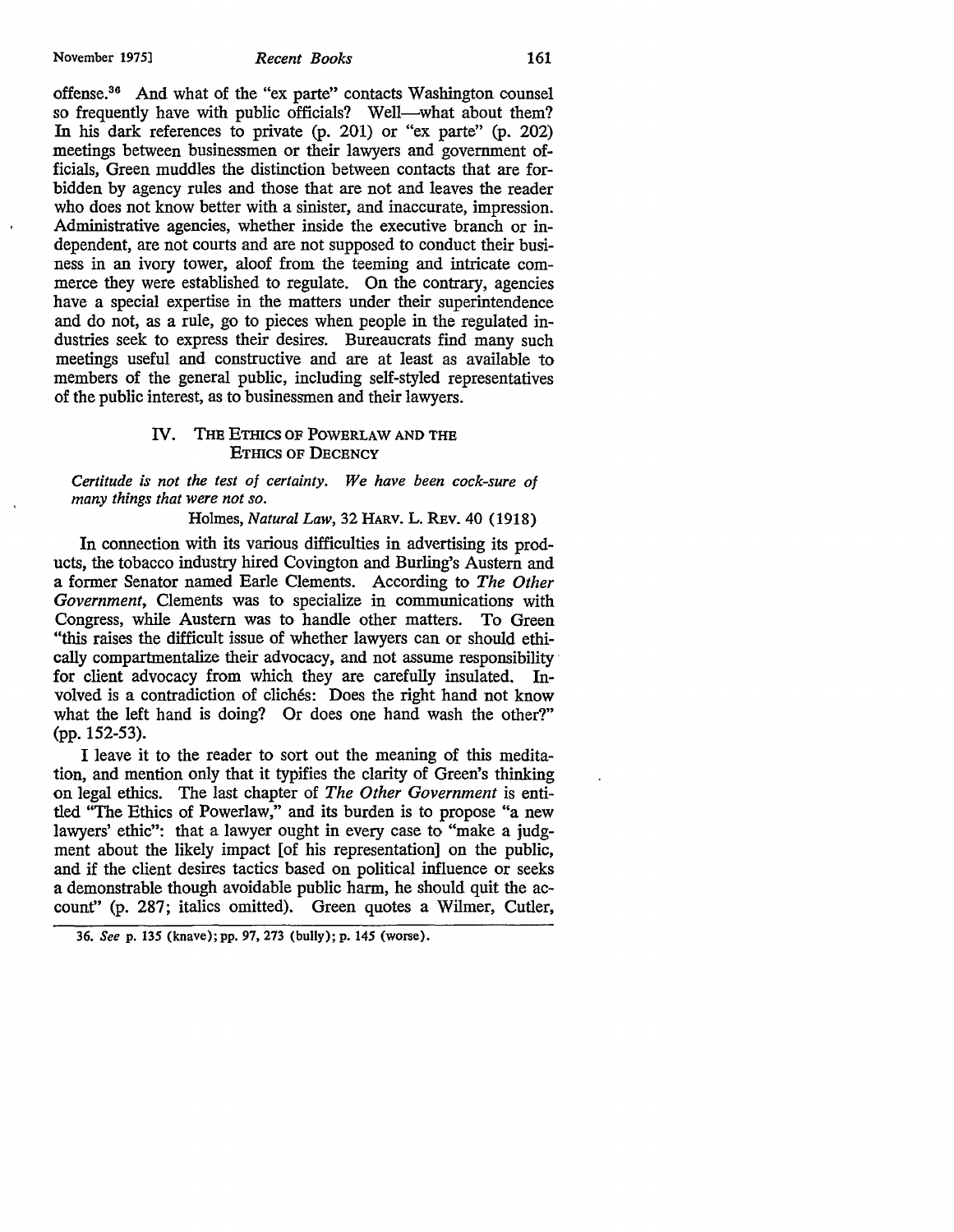and Pickering recruiting memorandum that expresses the same thought: "We decline to represent clients whose objectives or tactics we find unacceptable, or who ask us to represent a position on any basis other than its merits" (p. 282). Both of these statements accord with the utilitarian calculus laid down as a truism at the beginning of this book review.37

It is a comfort to know that there is at least one thing about which both Cutler and Green can agree, even if it is only a truism. Unfortunately, as Green recognizes (pp. 287-88), this truism leaves intact all the problems. Where Green and many other lawyers---1, for one-would disagree most radically is on the value to be assigned to giving even a bad client the benefit of process before deciding what should be done with him. We see the existence of process as so important to the idea of justice, both in a theoretical and in a practical sense, that we are even willing to tolerate injustice in particular cases in order to maintain the integrity of governmental processes over the long pull. For Green, however, the axis of decision is always substantive right and wrong; his conception of right is usually vivid and seldom alloyed by doubt. Accordingly, the whole idea of regular process seems senseless to him. It is worth reflecting, however, that the same logic that makes nonsense of giving General Motors the benefit of process<sup>38</sup> also makes nonsense of the idea of democracy. Why give General Motors a fair trial if its guilt is self-evident? Why ask people who ought to be President if the answer is indisputable? It is a rather totalitarian world view that assumes that "true" public policy can be extracted from the raw material of experience, dialectical argument, or a leader's vision without some mediating political process.

The point about "victimization" is still harder to understand. Sirhan was defended not merely by able counsel but by several famous lawyers through a long, costly, and vigorously contested trial. Even so, he was convicted of murder and sentenced to death. I have difficulty seeing what further indignity "victimization" could have imposed on Sirhan. Sirhan's death sentence was transformed into a life term because of the California supreme court's decision in California v. Anderson, 6 Cal. 3d 628, 493 P.2d 880, 100 Cal. Rptr. 152 (1972). *See* California v. Sirhan, 7 Cal. 3d 710, 497 P.2d 1121, 102 Cal. Rptr. 385 (1972), *cert. denied,* 410 U.S. 947 (1973).

*<sup>31.</sup> See* text at note 4 *supra.* 

<sup>38.</sup> Green generally objects to equating the rights of juridical and biological persons. On the subject of guilty clients, he quotes Austern's question to a law student, "Would you represent Sirhan Sirhan?" (p. 279). Green a very dark and difficult argument: "[I]t seems odd to compare Sirhan Sirhan . • • with General Motors. The former is alone, impecunious, without political entree, and capable of being victimized unless stoutly defended. General Motors has more assets than most countries and cannot be similarly outclassed or victimized by a govassets than most countries and cannot be similarly outclassed or victimized by a government it can influence in numerous ways" (p. 279). Green does put his finger, of course, on a number of undeniable differences between General Motors and Sirhan Sirhan. But surely Austem was aiming at a different point: bow one justifies defending a client one knows to be guilty (or evil). Money has nothing to do with that question, unless the argument is that only the poor and lonely are entitled to process. I had understood Green's argument hitherto to have been that it is immoral to defend bad clients, not rich ones.